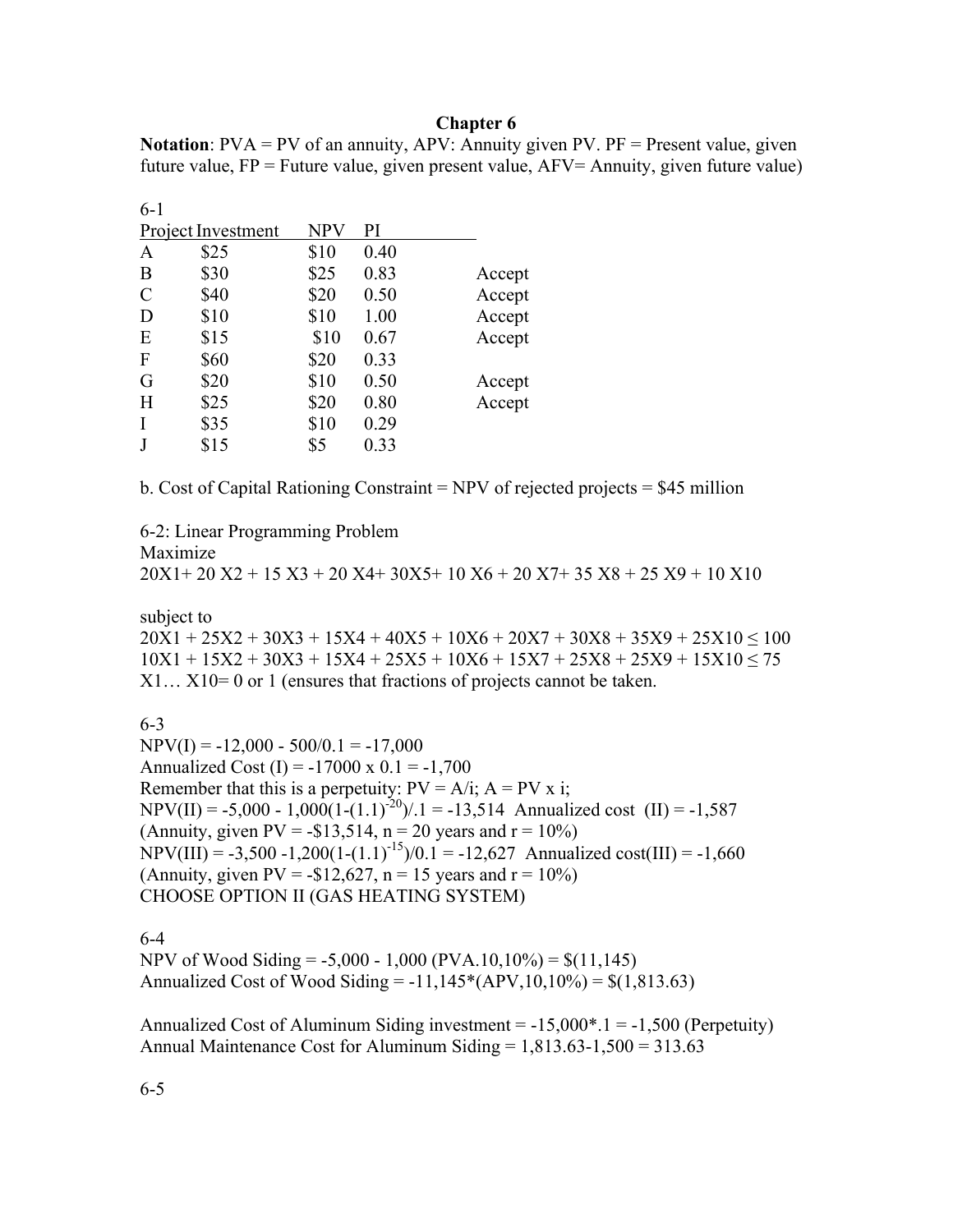Annualized Cost for 1-year subscription  $=$  \$20.00 Annulaized Cost for 2-year subscription =  $$36 (APV,20\%,2) = $23.56$ Annualized Cost for 3-year subscription =  $$45 (APV, 20\%, 3) = $21.36$ Hence you should choose the 1-year subscription.

#### 6-6

a. Initial investment = 10 million (Distribution system) + 1 million (WC) = 11 million (I am assuming that working capital investments have to be made at the start of each year. If they have to be made at the end of each year, the investment of \$ 1 million will be at the end of year 1.)

| ۰                        |  |
|--------------------------|--|
| ۰.<br>۰.<br>×<br>M.<br>v |  |

| <b>Incremental Revenues</b> | 10,000,000 |                             |
|-----------------------------|------------|-----------------------------|
| Variable Costs (40%)        | 40,00,000  | (No additional fixed costs) |
| <b>Advertising Costs</b>    | 1,000,000  |                             |
| Depreciation                | 1,000,000  |                             |
| Taxable Income              | 4,000,000  |                             |
| Taxes                       | 1,600,000  |                             |
| After-tax Income            | 2,400,000  |                             |
| + Depreciation              | 1,000,000  |                             |
| After-tax Cashflow          | 3,400,000  |                             |

c. NPV =  $-11,000,000 + 3,400,000$  (PVA, 10 years, 8%) + 1,000,000 (PF, 10 years, 8%)  $=$  \$ 12,277,470

(The working capital is assumed to be salvaged at the end of year 10)

# d. Precise Breakeven :

Let z be the incremental revenue (-10,000,000 - 0.1*z*) + (0.6*z* -1,000,000-1,000,000- 0.4(.6*z*-1,000,000-  $1,000,000$ +1,000,000)(PVA,10yrs,8%) +.1*z*/1.08<sup>10</sup> = 0 ,Introducing the prtesent value factors, PVA  $(\$1, 10\%, 8) = 6.71$  and  $1/1.08^{\circ}10 = 0.4632$ (-10,000,000 - 0.1*z*) + (0.6*z* -1,000,000-1,000,000- 0.4(.6*z*-1,000,000-  $1,000,000$ +1,000,000)(6.71) +.1*z*/(0.4632) = 0  $z = 4,802,025$  or an increase 4.80% from initial level of 10%. (Plug it back above and you should get a NPV of zero)

6-7

Incremental investment in new machine = Cost of new maching – Salvage value of old machine =  $2,000,000 - 300,000 = $1,700,000$  or \$1.7 million

Depreciaton is based upon book value. The existing machine has an annual depreciation tax advantage =  $(500000/5)*0.40 = 40,000$ . The present value of this annuity equals 40000  $1 - \frac{1}{1}$  $\left(1-\frac{1}{1.1^5}\right) = 151631.47$ 

$$
\frac{1}{11} \left( 1 - \frac{1}{1.1^5} \right) = 1.5
$$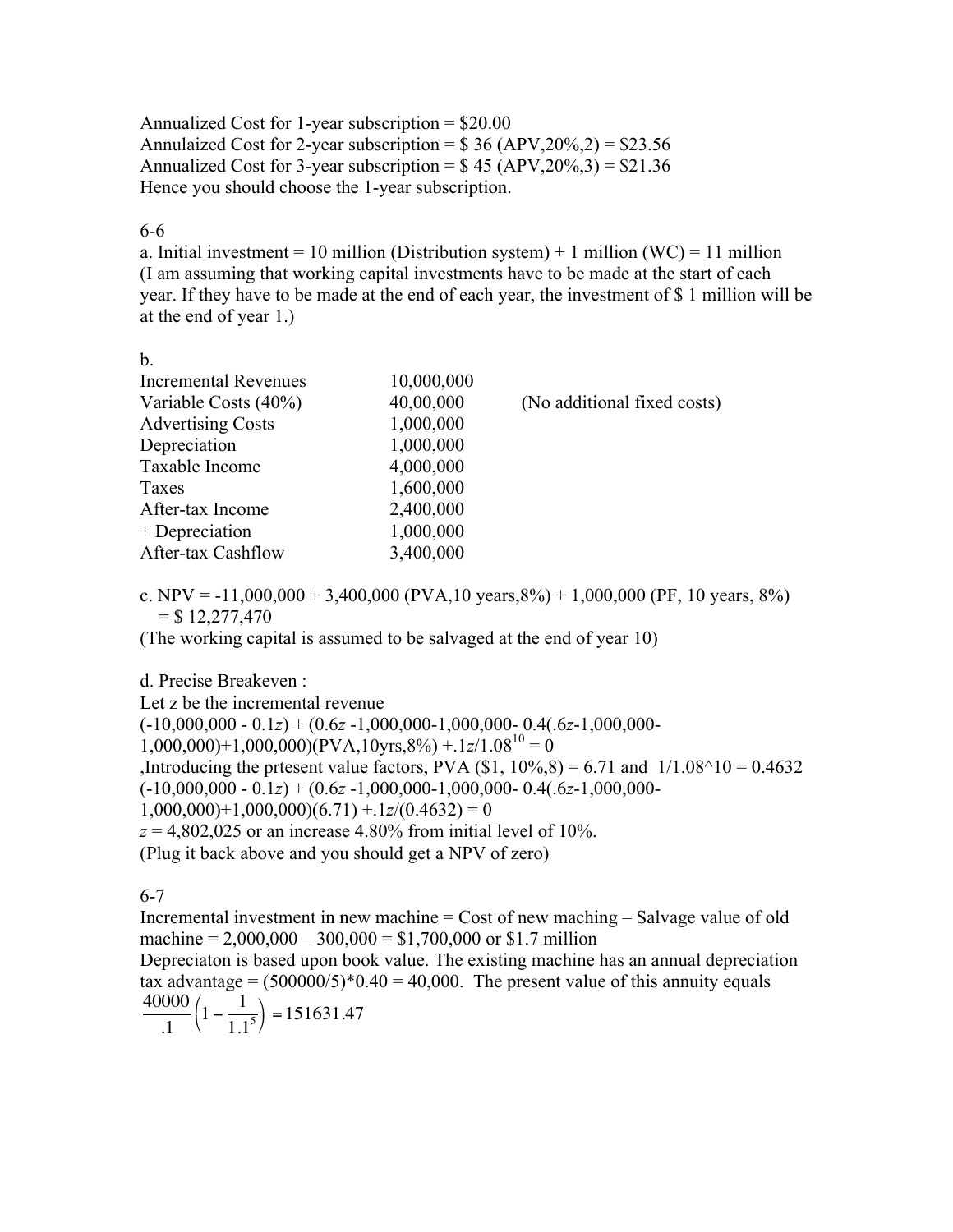The new machine has an annual depreciation tax advantage =  $(2000000/10)*.4 = 80,000$ . The present value of this annuity equals  $\frac{80000}{1}$ .1  $1 - \frac{1}{1}$  $1.1^{10}$  $\left(1 - \frac{1}{1.1^{10}}\right)$  = 491565.37. Net Cost of the New Machine =  $-1,700,000 + 491,565 - 151,531 = $1,360,066$ .

Solving, for the annual savings that we would need each year for the next 10 years, we get

Annual Savings = \$ 1,360,066 (Annuity given PV, 10 years, 10%) = \$221,344 (I am assuming no capital gains taxes. If there are capital gains taxes, the initial investment will reduced by the tax savings from capital losses from the sale of the old machine).

| v<br>I<br>۰.<br>×<br>۰.<br>v<br>×<br>× |  |
|----------------------------------------|--|
|                                        |  |

|                |          |          | 3        | 4        |          |          |
|----------------|----------|----------|----------|----------|----------|----------|
| Revenues       | \$15,000 | \$15,750 | \$16,538 | \$17,364 | \$18,233 |          |
| $-$ Op. Exp.   | \$7,500  | \$7,875  | \$8,269  | \$8,682  | \$9,116  |          |
| - Depreciation | \$8,000  | \$8,000  | \$8,000  | \$8,000  | \$8,000  |          |
| <b>EBIT</b>    | \$(500)  | \$(125)  | \$269    | \$682    | \$1,116  |          |
| - Taxes        | \$(200)  | \$(50)   | \$108    | \$273    | \$447    |          |
| EBIT $(1-t)$   | \$(300)  | \$(75)   | \$161    | \$409    | \$670    |          |
| + Depreciation | \$8,000  | \$8,000  | \$8,000  | \$8,000  | \$8,000  |          |
| <b>ATCF</b>    | \$7,700  | \$7,925  | \$8,161  | \$8,409  | \$8,670  |          |
| $PV$ at $12\%$ | \$6,875  | \$6,318  | \$5,809  | \$5,344  | \$4,919  | \$29,266 |

a. NPV =  $-50,000 + $29,266 + $10,000/1.12^5 = $(15,060)$ 

| Year           | <b>Sales</b> | Pre-tax Operating | After-tax operating |
|----------------|--------------|-------------------|---------------------|
|                |              | margin            | margin              |
| $\overline{0}$ |              |                   |                     |
|                | 20000        | 8000              | 4800                |
|                | 22000        | 8800              | 5280                |
|                | 24200        | 9680              | 5808                |
| $\overline{4}$ | 26620        | 10648             | 6388.8              |
|                | 29282        | 11712.8           | 7027.68             |
|                |              | NPV $(Q(12%)$     | \$20,677            |

b. Present Value from Additional Book Sales

The present value of the cashflows accruing from the additional book sales equals \$20,677

c. The net effect is equal to  $$20,677 - $15,060 = $5,617$ . Since it is positive the coffee shop should be opened.

6-9

NPV of less expensive lining  $= -2000 - 80$  (PVA, 20%, 3 years)  $=$  \$(2,169) Annualized Cost of less expensive lining  $= -2168.52 \text{(APV,20%,3 years)} = $(1,029)$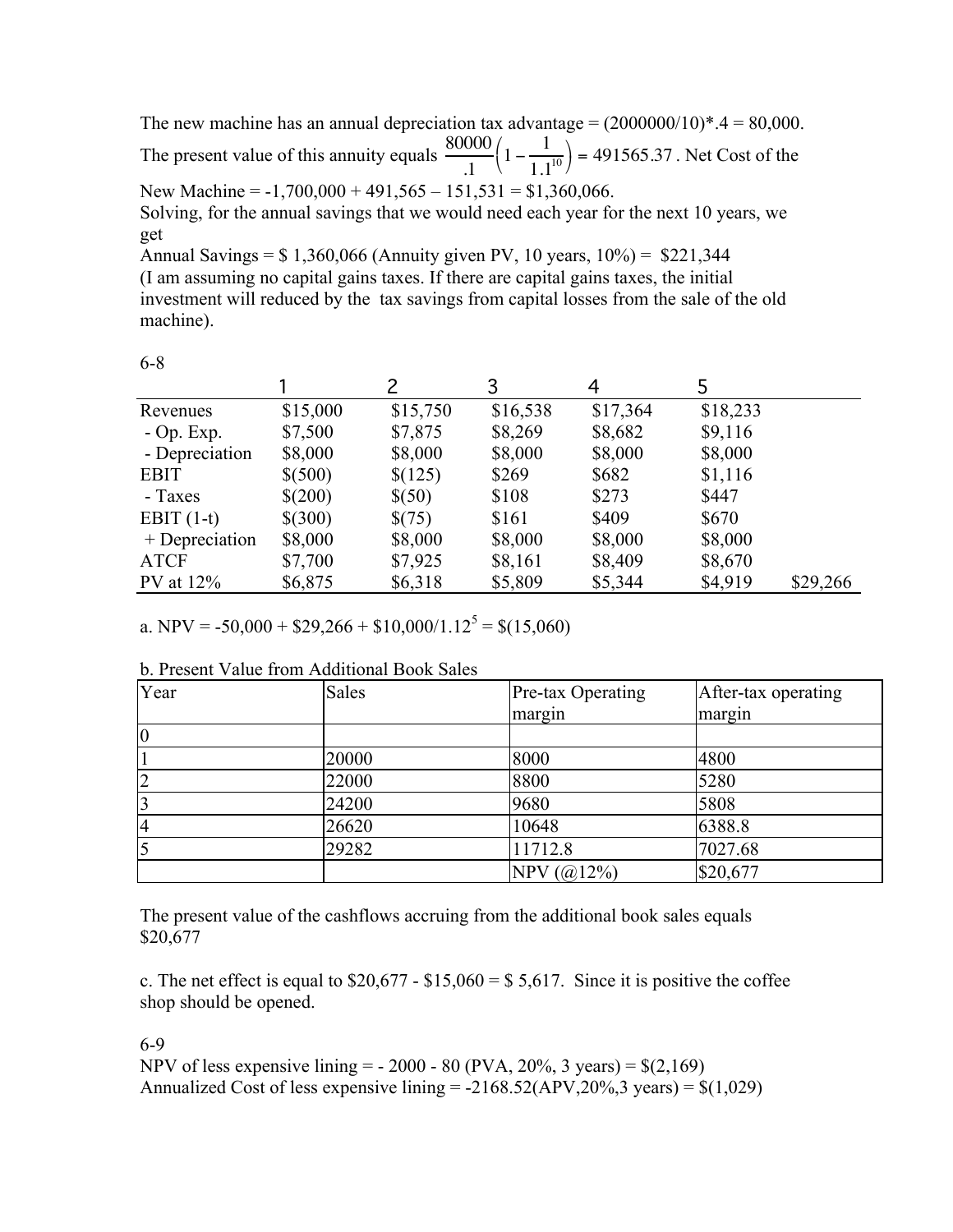Key question: how long does the more exp. lining have to last to have an Annualized cost  $\leq$  -1029.45?

NPV of more expensive lining  $=$  -4000 -160 (PVA, 20%, n years) Annualized cost of more expensive lining  $= NPV (APV.20\%, n \text{ years})$ Try different lifetimes. You will find that the annualized cost declines as you increase the lifetime and that it becomes lower than 1,029.45 at 14 years.

#### 6-10

 $NPV(A) = -50,000 - 9,000 (PVA, 8\%, 20 \text{ years}) + 10,000/1.08^{20} = $(136.218)$ Annualized  $Cost(A) = NPV(PVA, 8\%, 20 \text{ years}) = $13,874$  $NPV(B) = -120,000 - 6,000 (PVA, 8\%, 40 \text{ years}) + 20,000/1.08^{40} = $(190,627)$ Annualized  $Cost(B) = NPV(APV,8\%,40 \text{ years}) = $15,986$ . Hence it is optimal to go with the first option.

# 6-11

NPV of Project A =  $-5,000,000 + 2,500,000$  (PVA,  $10\%$ , 5) = \$4,476,967 Equivalent Annuity for Project A =  $4,476,967$  (APV,  $10\%$ ,  $5$ ) = \$1,181,013 NPV of Project B = 1,000,000 (PVA,10%,10) + 2,000,000/1.1^10 = \$6,915,654 Equivalent Annuity for Project B =  $6,915,654$  (APV,  $10\%, 10$ ) = \$1,125,491 NPV of Project C = 2,500,000/.1 - 10,000,000 - 5,000,000/1.1^10 = \$13,072,284 Equivalent Annuity for Project  $C = 13,072,284 *0.1 = $1,307,228$ . In this case, we'd go with project C, which has the highest equivalent annuity.

# 6-12

Annualized Cost of inexpensive machines  $=$  - 2,000 (APV, 12%, 3) - 150  $=$  \$(983) Annualized Cost of expensive machines =  $-4,000(APV,12\%,5) - 50 = $(1,160)$ I would pick the less expensive machine. They are cheaper on an annual basis.

# 6-13

Annualized Cost of spending  $$400,000$  right now =  $$400,000$  (.10) =  $$40,000$ (I am assuming that repaving and repairing the roads is a one-time cost. To the extent that is not true, I have to compute the annualized cost over whatever period the roads will last)

Maximum Additional Cost that the Town can bear =  $$100,000 - $40,000 = $60,000$ Annual expenditures will have to drop more than \$40,000 for the second option to be cheaper.

# 6-14

Initial Cost of First Strategy = \$10 million Initial Cost of Second Strategy = \$40 million Additional Initial Cost associated with Second Strategy = \$30 million Additional Annual Cash Flow needed for Second Strategy to be viable:  $= $30$  million (APV, 12%, 15 years)  $= $4.40$  million. Size of Market under First Strategy =  $0.05 * $200$  million = \$10 million Size of Market under Second Strategy =  $0.10 * $200$  million = \$20 million Additional Sales Associated with Second Strategy = \$10 million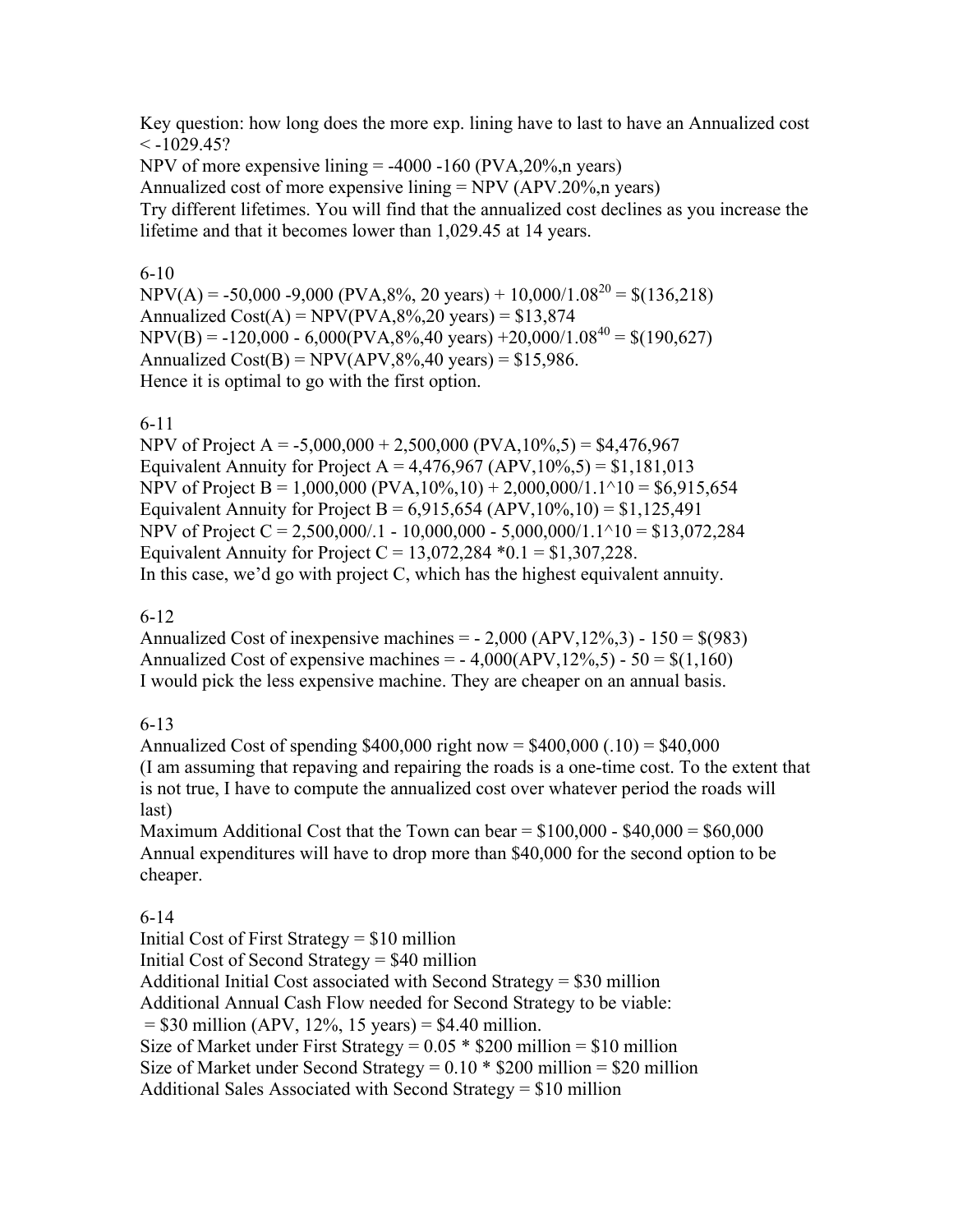| $6 - 15$ |                    |            |      |            |
|----------|--------------------|------------|------|------------|
| Project  | Initial Investment | <b>NPV</b> | PI   | <b>IRR</b> |
|          |                    |            | 0.30 | 21%        |
| $\rm II$ |                    | 2.5        | 0.50 | 28%        |
| III      | 15                 |            | 0.27 | 19%        |
| IV       | 10                 |            | 0.40 | 24%        |
| V        |                    |            | 0.40 | 20%        |

After-tax Operating Margin needed to break even with second strategy  $= 44\%$ 

a. The PI would suggest that the firm invest in projects II, IV and V.

b. Based on the IRR, I would still take projects II, IV and V. While project I has a higher IRR than project V, it breaks my budget constraint.

c. The differences arise because of the reinvestment rate assumptions ; with the IRR, intermediate cash flows are reinvested at the IRR; with the PI, cash flows are reinvested at the cost of capital.

6-16

|                      | Years 1-10 |
|----------------------|------------|
| ATCF: Store          | 10,000     |
| - CF from Lost Sales | $-1,200$   |
| Net ATCF             | 8,800      |

 $NPV = -50,000 + 8,800 (PVA, 14\%, 10 \text{ years}) = $(4,098)$ I would not open the store.

6-17

Initial Investment  $= - $150,000$ Annual Cash Flows from Baby-sitting Service Additional Revenues \$1,000,000  $ATCF = $1,000,000(.10) - $60,000 = $40,000$  $NPV = -150,000 + $40,000 (PVA, 12\%, 10 \text{ years}) = $76,010$ (I am ignoring the tax benefits from the expenses, since the expenses will be tax deductible. With a 40% tax rate, the after-tax expense would be only \$36,000 and the NPV would be \$211,614.) Yes. I would open the service.

6-18

Total Cost of Buying Computers =  $$2,500 * 5,000 = $12,500,000$ - PV of Salvage =  $$2,500,000/1.1^3 = $1,878,287$  $- PV of Depreciation = $3,333,333* .4*(PVA,10%,3) = $3,315,802$ Net Cost of Buying Computers = \$7,305,911 Annualized Cost of Buying Computers =  $$7,305,911$  (APV,  $10\%, 3$ ) =  $$2,937,815$ Annualized Cost of Leasing =  $$5,000,000$  (1-.4) =  $$3,000,000$ It is slightly cheaper to buy the computers rather than lease them.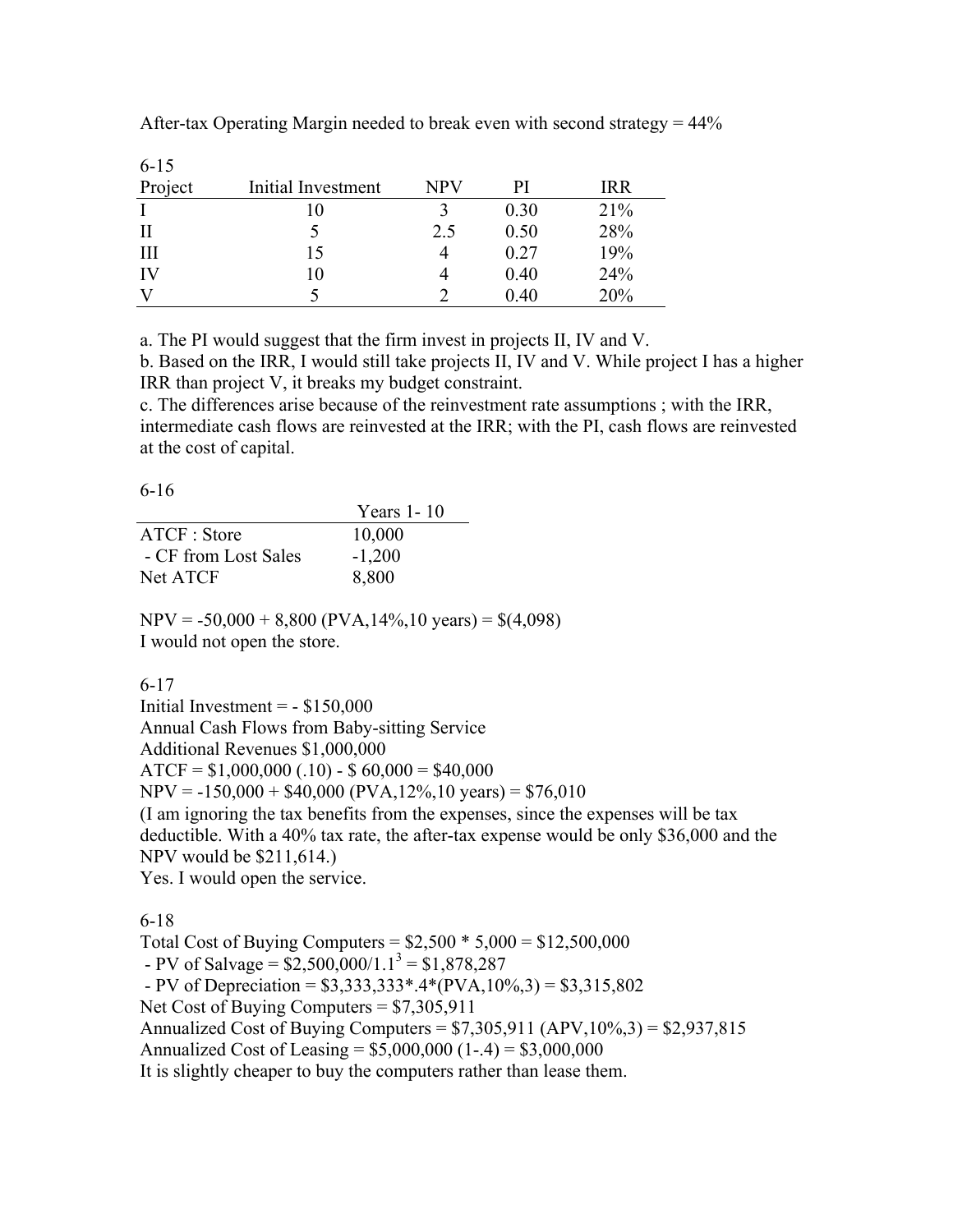6-19

a. There is no cost the first three years. The after-tax salary paid in last two years is an opportunity  $\cos t = 80,000*0.6/1.1^4 + 80000*0.6/1.1^5 = $62,589$ 

b. The opportunity cost is the difference in PV of investing in year 4 instead of year 8  $= 250,000/1.1^{4} - 250,000/1.1^{8} = $54,126$ 

I am assuming that these are capital expenditures and that they are not tax deductible at the time of the expense. I am ignoring depreciation.

c. The present value of after-tax rental payments over five years is the opportunity  $cost =$  $(3000*0.6)(PVA, 10\%, 5 \text{ years}) = $6,823$ 

d. After-tax cash flow =  $(400,000-160,000)$  -  $(240,000-100,000)*0.4 = $184,000$ 

e. NPV = -500,000 -62,589 - 54,126 - 6,823 + 184,000(1-(.1.1)<sup>-5</sup>)/.1 = \$73,967

6-20 a.

|                | Old   | New   |                                  |                        |
|----------------|-------|-------|----------------------------------|------------------------|
| Year           |       |       | Product Product Excess/Shortfall |                        |
| $\mathbf{1}$   | 50    | 30    | 20                               |                        |
| 2              | 52.5  | 33    | 14.5                             |                        |
| $\overline{3}$ | 55.13 | 36.3  | 8.58                             |                        |
| $\overline{4}$ | 57.88 | 39.93 | 2.19                             |                        |
| 5              | 60.78 | 43.92 | $-4.7$                           | <b>OUT OF CAPACITY</b> |
| 6              | 63.81 | 48.32 | $-12.13$                         |                        |
| 7              | 67    | 53.15 | $-20.15$                         |                        |
| 8              | 70.36 | 58.46 | $-28.82$                         |                        |
| 9              | 73.87 | 64.31 | $-38.18$                         |                        |
| 10             | 77.57 | 70.74 | $-48.3$                          |                        |

b. Contribution margin for 1% of capacity for OLD =  $(100-50)/50 = $1.00$ for NEW =  $(80-44)/30 = $1,20$ 

You will lose less cutting back on old product.

|      | Lost         | \$BT loss \$AT loss |                                     |             |
|------|--------------|---------------------|-------------------------------------|-------------|
| Year | Capacity (m) |                     | (m)                                 | $PV$ (loss) |
| 5    | $-4.7$       |                     | $($4.70)$ $($2.82)$ $($1.75)$       |             |
| 6    | $-12.13$     |                     | $$12.13)$ $$7.28)$ $$4.11)$         |             |
| 7    | $-20.15$     |                     | $(\$20.15)$ $(\$12.09)$ $(\$6.20)$  |             |
| 8    | $-28.82$     |                     | $(\$28.82)$ $(\$17.29)$ $(\$8.07)$  |             |
| 9    | $-38.18$     |                     | $(\$38.18)$ $(\$22.91)$ $(\$9.72)$  |             |
| 10   | $-48.3$      |                     | $(\$48.30)$ $(\$28.98)$ $(\$11.17)$ |             |
|      |              |                     |                                     |             |

Total opportunity  $\text{cost} = \frac{\mathcal{S}(41.02)}{2}$